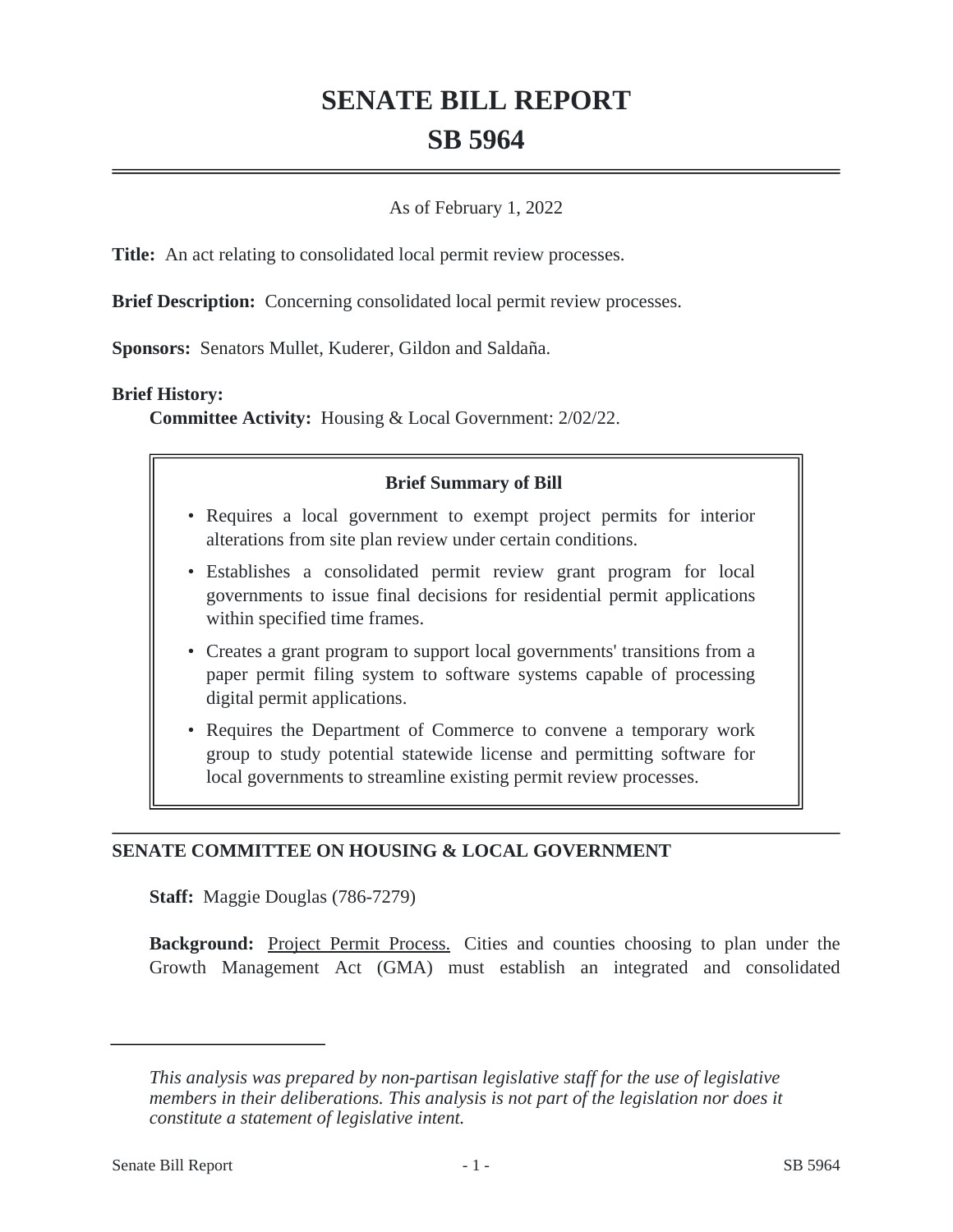development permit process for all projects involving two or more permits and provide for no more than one open record hearing and one closed record appeal. Other jurisdictions not planning under the GMA may incorporate some or all of the integrated and consolidated development permit process.

Local governments must issue a determination of completeness of the project permit application within 28 days of submission. A project permit application is complete when it meets the local procedural submission requirements even if additional information is needed because of subsequent project modifications. Within 14 days of receiving requested additional information, the local government must notify the applicant whether the application is complete.

The determination of completeness does not preclude a request for additional information if new information is required or substantial project changes occur. A project permit application is complete if the GMA jurisdiction does not provide the determination within the required time period.

For some types of development proposals, such as building plans or proposed land subdivisions, the current set of local regulations vest to that proposed project only after its application is deemed complete by the local permit staff. A determination of completeness starts the state-mandated, 120-day deadline within which local governments are required to review and make a decision on many types of development proposals.

Project Review—Required Elements. A proposed project must be consistent with a local government's development regulations, or in the absence of applicable regulations, the adopted comprehensive plan. Applicable regulations must be determinative of the following:

- type of land use permitted at the site, including uses that may be allowed under certain circumstances;
- density of residential development in urban growth areas; and
- availability and adequacy of public facilities identified in the comprehensive plan or development regulations.

A local government or subsequent reviewing body may not reexamine alternatives to or hear appeals regarding the validity of applicable regulations unless it concerns issues of code interpretations.

Site Plan Review. A local government may require a binding site plan to be included with any permit application prior to the issuance of construction permits. The site plan may include a description of physical details that relate to the site and the type of use proposed, including landscaping, design, parking location, and other site-specific issues. A site plan provides exact locations and detail for the type of information appropriately addressed as a part of property division, such as infrastructure, certification, and other requirements of typical subdivisions.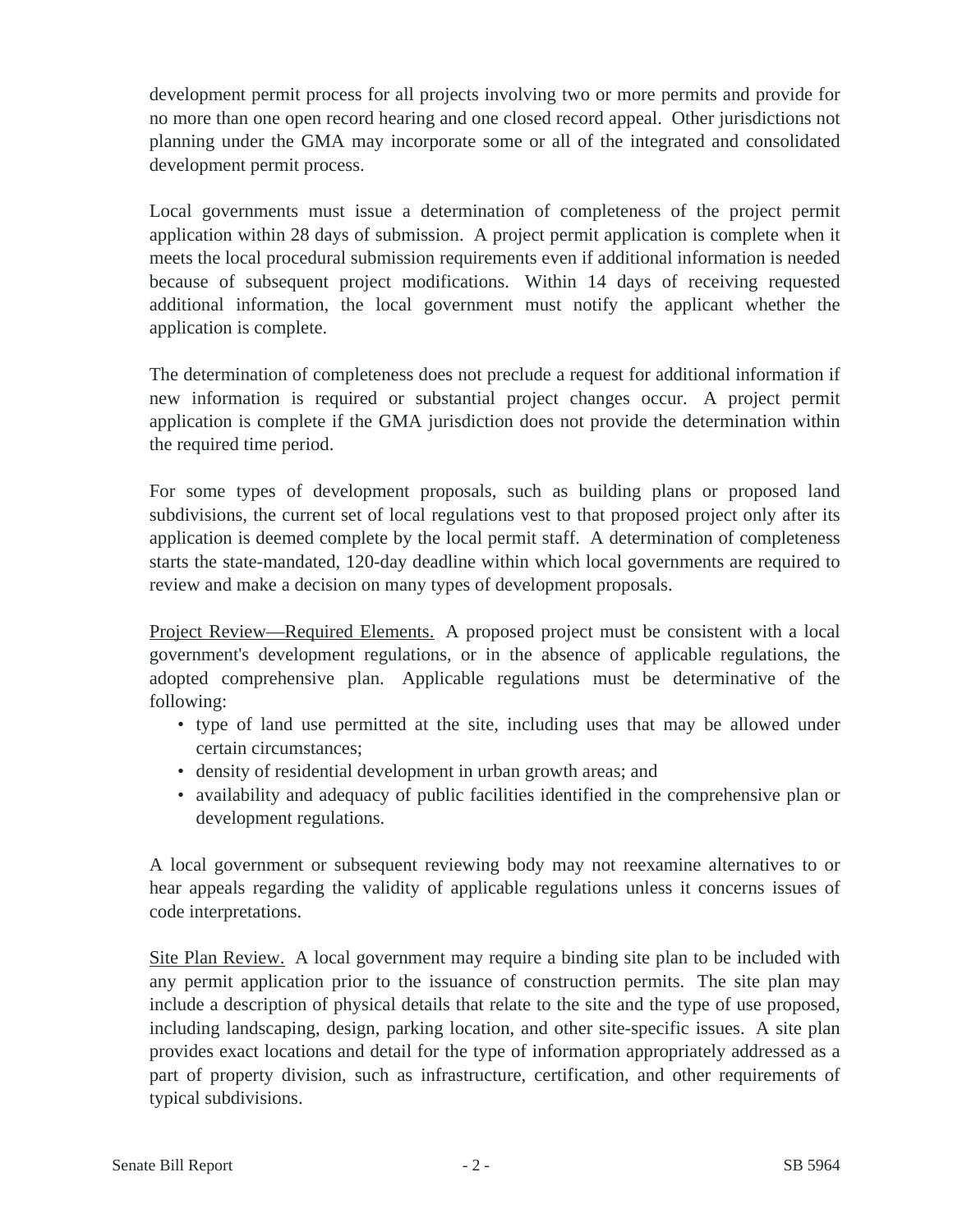The review of a site plan must include a preapplication conference, conceptual review, public participation meeting, design guidance review, and a final design review and recommendation. A site plan may be subject to review by the local public health district, city engineering department, or the local planning commission.

**Summary of Bill:** Project permit applications for interior alterations must be exempt from site plan review under the condition that the interior alterations do not result in additional sleeping quarters, nonconformity with federal emergency management agency substantial improvement thresholds, or increase the total square footage of the structure, which would all require upgraded fire access or fire suppression systems. Any interior alteration may not modify the existing site layout, current use, or building footprint.

The Department of Commerce (Commerce) must establish a consolidated permit review grant program for eligible local governments and is appropriated \$40 million from the state general fund for this purpose. Prior to receiving a grant, a local government must commit to issuing final permit application decisions within 45 business days or 90 calendar days, and establish an application fee structure that would allow the jurisdiction to continue providing consolidated permit review within the same time frame.

A local government may use the grant moneys to contract with a third-party business to conduct consolidated permit review or to provide additional inspection staff. Any jurisdiction that is awarded moneys under this program must provide a quarterly report to Commerce, detailing the jurisdiction's average and maximum time for permit review during its participation in the grant program.

Commerce must also establish a grant program for local governments to update their permit review process from paper filing systems to software systems capable of processing digital permit applications, virtual inspections, electronic review, and capacity for video storage. Commerce is appropriated \$10 million from the state general fund for this purpose.

Commerce must also convene a digital permitting process work group to examine a potential statewide license and permitting software for local governments to encourage streamlined and efficient permit review. Commerce is appropriated \$200,000 from the general fund to support the work group. The work group must include cities, counties, and building industries and provide a final report to the Legislature by August 2023.

**Appropriation:** The bill contains appropriations totaling \$50,200,000 from the general fund.

**Fiscal Note:** Requested on January 31, 2022.

**Creates Committee/Commission/Task Force that includes Legislative members:** No.